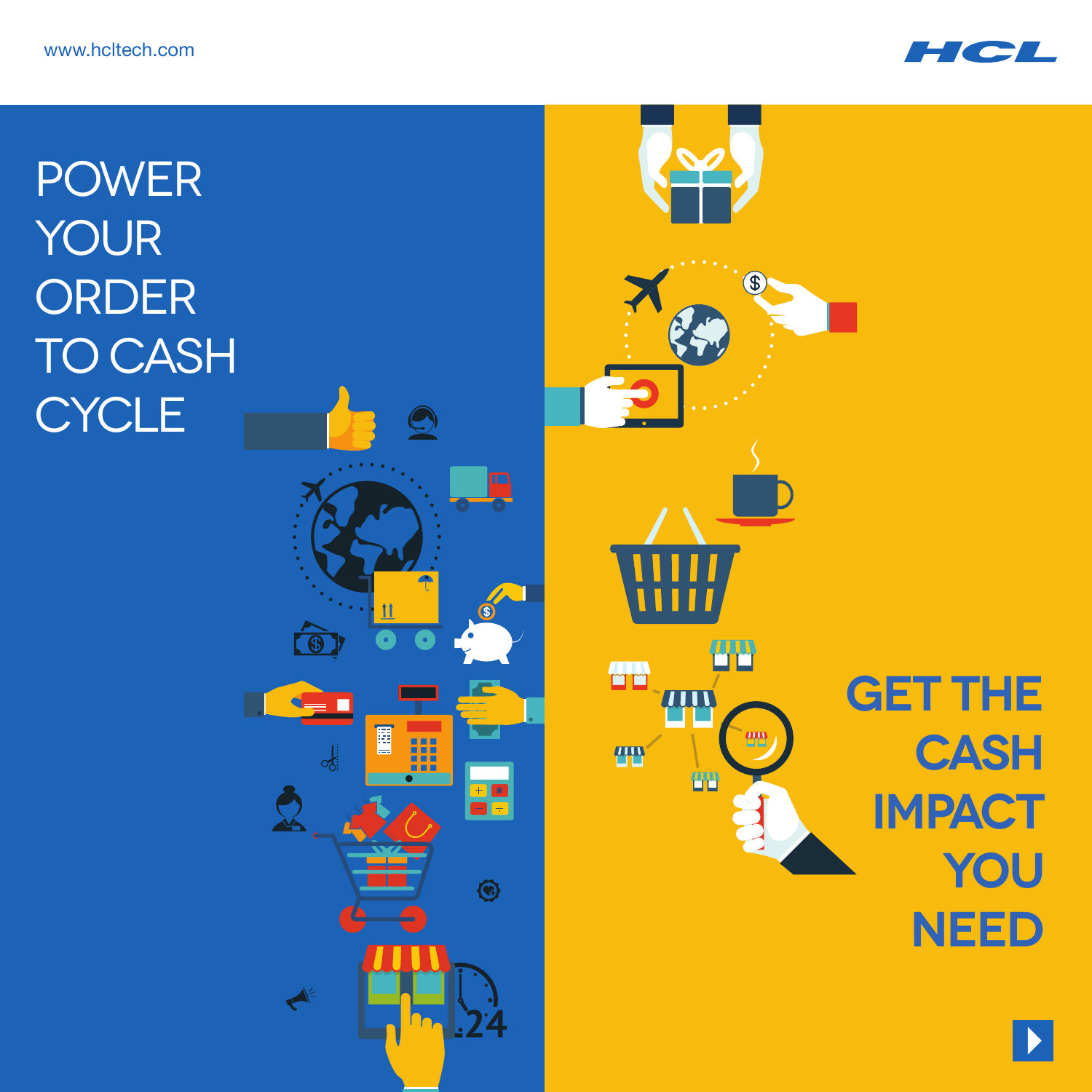The order to cash cycle is the financial lifeblood of any organization. Not only does it determine how quickly an order from a customer is translated into cash in the bank, but also the customer experience and their perception of the service provider. This gets further compounded by challenges such as price pressures, cost pressures, and increasing stakeholder value that often seem contradictory in nature. These aspects make it imperative for an organization to focus on maintaining a best-in-class order to cash cycle.

## Losses can build up at each stage of the order to cash cycle with limited integration or control between silo



### **Examples of Root Causes of Revenue/Profit Leakage**

### **Pricing Errors / Discrepancies**

- · Disparity from agreed upon prices
- · Price reconciliation issues
- · Inaccurate price maintenance by either party
- Variations in units of measure invoiced

#### **Returns & Reclamations**

- · Limited data available from reclamation centers
- · Returns policy not enforced
- · Sales practices that produce excess returns
- · New products generate obsolete / old product returns

### **Incorrect Terms**

- No systematic checking of credit terms during order creation
- Changes to credit terms missed
- · Invoices issued prior to receipt of POP
- · Extended payment timeframes driven by sales team



do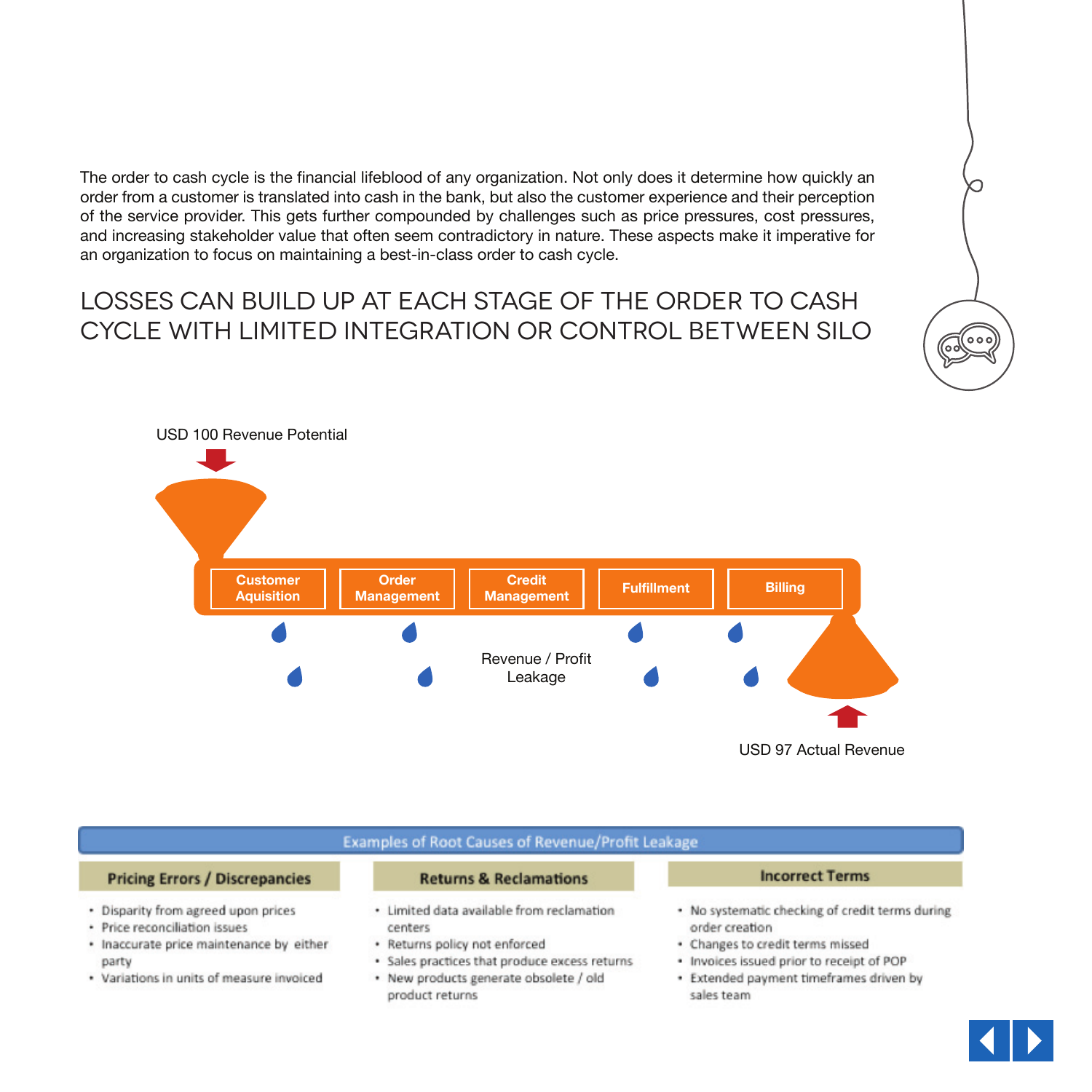| The largest supermarket chain in Australia and New Zealand with over 200,000 employees and<br>a revenue of AUD 55Bn |                                                                                                                                                                                                                                                                                                                                                                                                                                                                                                                                                                                                                                                                                                                                                                                                                                                                                                                                                                                           |  |  |  |  |
|---------------------------------------------------------------------------------------------------------------------|-------------------------------------------------------------------------------------------------------------------------------------------------------------------------------------------------------------------------------------------------------------------------------------------------------------------------------------------------------------------------------------------------------------------------------------------------------------------------------------------------------------------------------------------------------------------------------------------------------------------------------------------------------------------------------------------------------------------------------------------------------------------------------------------------------------------------------------------------------------------------------------------------------------------------------------------------------------------------------------------|--|--|--|--|
| <b>Engagement</b>                                                                                                   | • SAP migration support<br>Master Data Management (MDM)<br>Article administration/ Product data administration                                                                                                                                                                                                                                                                                                                                                                                                                                                                                                                                                                                                                                                                                                                                                                                                                                                                            |  |  |  |  |
| <b>HCL's Solution</b>                                                                                               | Logical data mapping - A holistic approach for SAP migration for one-to-one<br>$\bullet$<br>and multiple field mapping by creating business rules<br>Undertake MDM through different tranches - Zero impact in business<br>Introduced GS1 (Global data synchronization model) to create the online<br>catalogue. HCL was instrumental in onboarding new vendors.<br>HCL's Work Flow Management Tool (WFMT) managed data completeness,<br>$\bullet$<br>auto allocation, and, updates and reporting<br>Status reporting - On-time and ad-hoc reporting<br>$\bullet$<br>Error fixing and data cleansing during data reconciliation between the systems<br>$\bullet$<br>Administrative activities - Handled 5,000 transactions per day<br>$\bullet$<br>Ensures data accuracy and manages the administration of product changes<br>$\bullet$<br>Provides day-to-day admin support to the category team<br>• Vendor co-ordination/ liaison with internal teams - Stores, DC ranging, MA<br>team |  |  |  |  |
| <b>Transformational Results/</b><br><b>Benefits Derived</b>                                                         | 140,000 SKUs and 40,000 vendor records migrated to the SAP system in a<br>$\bullet$<br>short span (11 months) - The phased migration approach was well appreciated<br>by the client<br>De-duplication done through an in-house tool $-40\%$ of the duplicate items<br>$\bullet$<br>were identified and 350 man hours saved<br>Minimized training lead time and cost by bringing in a SAP-skilled master data<br>$\bullet$<br>team<br>100% data entry validation<br>$\bullet$<br>Error log maintenance through KEDB (Known Error Database)<br>Provided complete master data dashboards to client management with a<br>$\bullet$<br>metrics-based approach<br>Off-shored critical activities and increased productivity/ utilization resulting in a<br>$\bullet$<br>total cost saving of USD 546K to the client (annual)                                                                                                                                                                    |  |  |  |  |

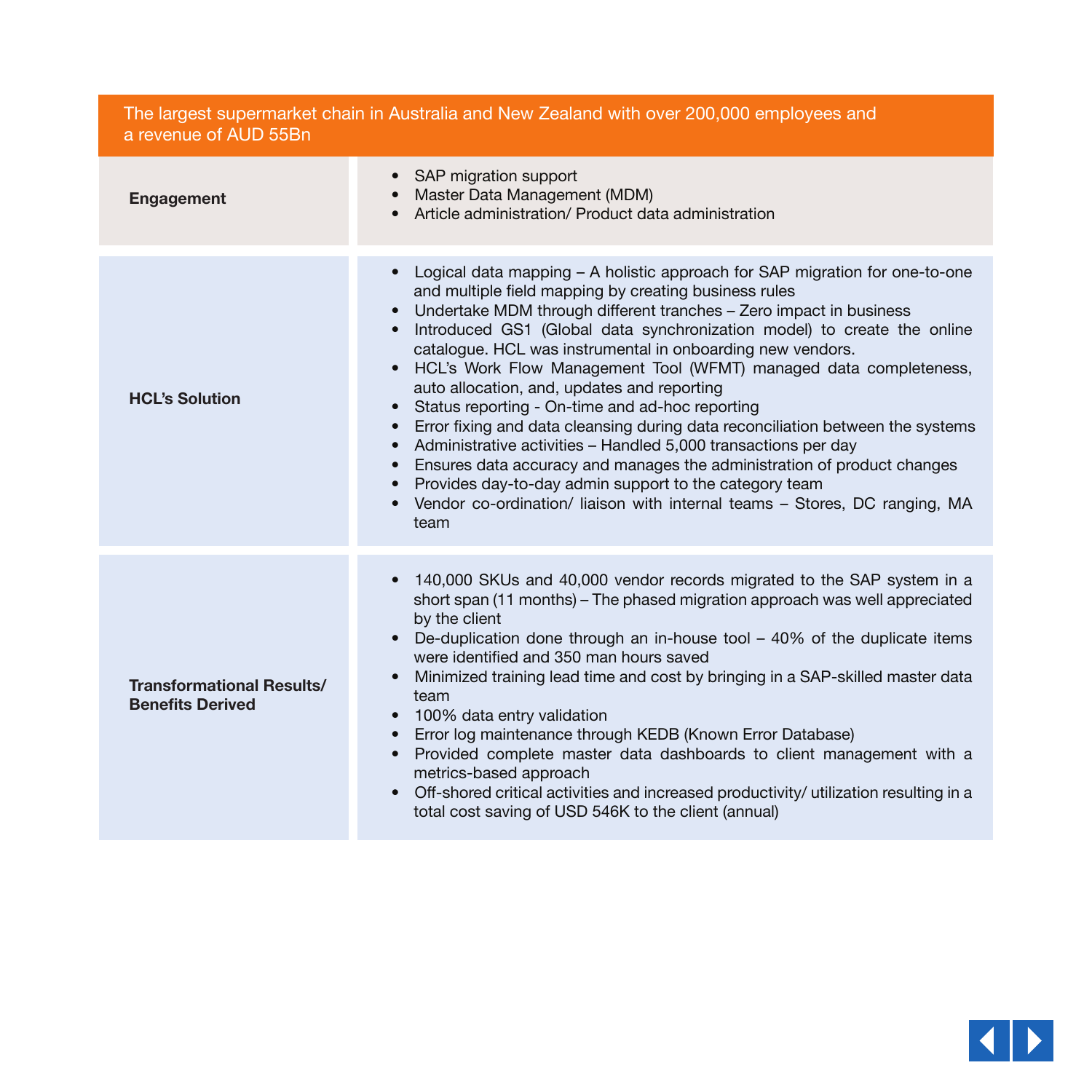

## **Finance Outsourcing**  Raises Business Performance

HCL provides an end-to-end solution that gives you a full view of your order to cash process so that you can begin to improve it. It includes two major steps:

- 1. Get the whole order management process under control i.e. centrally-managed
- 2. Improve the bill-to-cash segment of the cycle

This brochure describes how HCL's order to cash services can help you improve your operational and financial performance.



# HCL's **Solution**

HCL's Order to Cash (O2C) Operational Standards

HCL has extensive experience in every aspect of the order to cash service such as order quoting, order processing, fulfillment, account receivables, and payables. This enables our clients to derive significant benefits in terms of faster realization of revenue, order accuracy, analytics, and improved perfect order rate. HCL's Order to Cash (O2C) solution enables enterprises to achieve greater visibility into their O2C process, gain real-time information on customer orders, enhance customer relationship, mitigate risk, and optimize the O2C cycle time, thereby accelerating the cash flow.

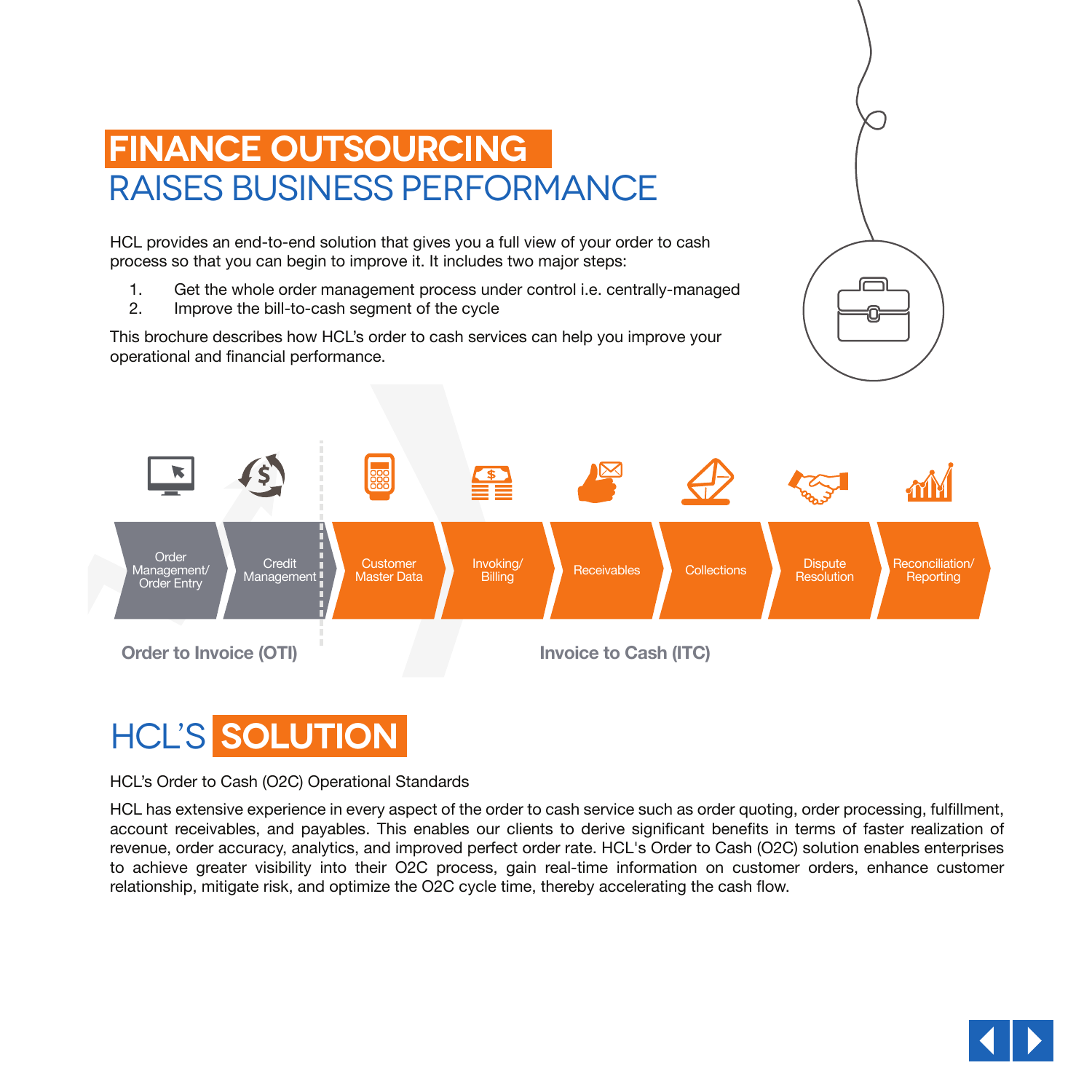### ORDER MANAGEMENT SERVICES DRILL DOWN

|                               | (SMS)<br>医耳              | <b>III</b>             |                         |                               | ゠゠<br>$\equiv$        | (5.31                       | Ξ                    |
|-------------------------------|--------------------------|------------------------|-------------------------|-------------------------------|-----------------------|-----------------------------|----------------------|
|                               | <b>Mobile Devices</b>    | Fax                    | Contact<br>Center       | <b>Web Portal</b>             | Catalogue             | EDI                         | Contract<br>Orders   |
|                               |                          |                        |                         | <b>Service Offerings</b>      |                       |                             |                      |
| Quoting                       | Customer<br>Verification | <b>Apply Discounts</b> | Pricing                 | Quote                         | Capture Order         | <b>Credit Validation</b>    | <b>INCO</b><br>Terms |
| Order<br>Processing           | Receive Order            | Acknowledge PO         | Validate Pricing        | Validate Quote                | Validate PO           | <b>Lead Time</b>            | Validate Delivery    |
| Order<br><b>Fulfillment</b>   | Process Order            | Order<br>Scheduling    | Interface<br>Management | Pick & Pack<br>Planning       | Returns<br>Management | Warranty<br>Management      |                      |
| Logistics                     | Documentation<br>Support | Shipment<br>Tracking   | Track & Trace           | Obtain Proof<br>Of Delivery   | <b>INCO</b><br>Terms  | Freight Audit               |                      |
| Account<br><b>Receivables</b> | Raise Invoice            | Three-way Match        | Dispatch Invoice        | Receivables<br>Reconciliation | Payment<br>Follow-up  | Charge Back<br>Verification |                      |
| Master Data<br>Management     | Customer<br>Master       | Price Records          | Item Master             | Configuration<br>System Admin |                       |                             |                      |

HCL leverages its proprietary supply chain workflow platform – SCORP (Supply Chain Operational Reference Platform) – to automate the order management and fulfillment process. SCORP provides end-to-end O2C process visibility through enhanced real-time reports and dashboards, and manages the order-to-ship life cycle seamlessly while preventing customer service executives from missing timelines through advanced alerts and triggers. HCL deploys a TPS (Toyota Production System)-based cell system for order entry by leveraging Leon Festinger's cognitive dissonance theory that looks at improving process efficiency and productivity with continuous focus on quality.



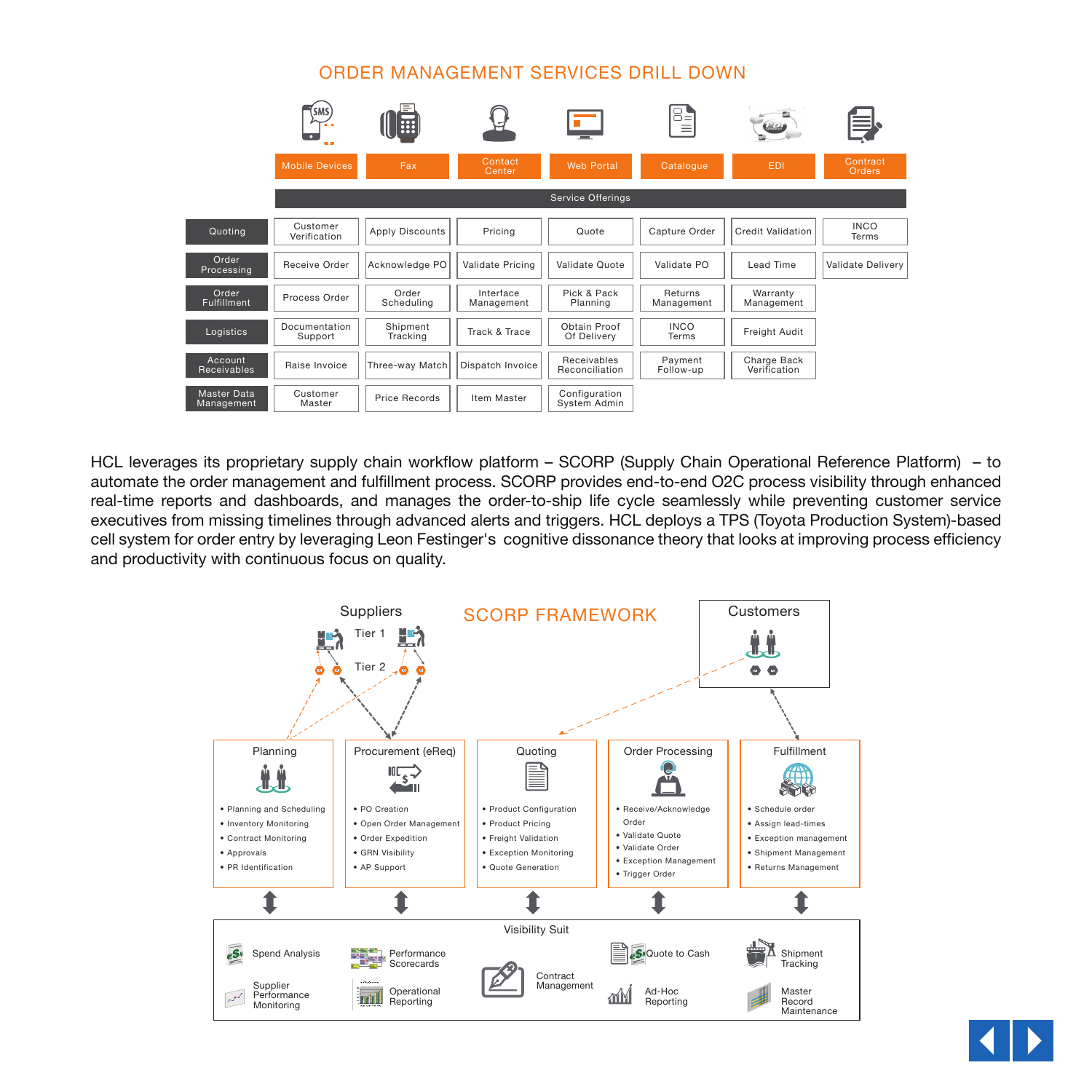HCL's O2C solution also supports shipment tracking (to track consignments from origin to destination), to provide timely and proactive communication to customers on the ETA (Estimated Time of Arrival) and ETS (Estimated Time of Shipment) to avoid a crisis. SCORP's i-Track module utilizes predictive analytics to forecast shipments with the highest probability for escalation, and supports vessel/ voyage-based tracking instead of consignment-based tracking to reduce tracking efforts.

# Case Studies

Delivering best-in-class results for marquee retail and CPG clients

| A Fortune 500 diversified technology and manufacturing company with an annual revenue of USD 29.6Bn<br>and global scale of operations |                                                                                                                                                                                                                                                                                                                                                                                                                                        |  |  |  |  |
|---------------------------------------------------------------------------------------------------------------------------------------|----------------------------------------------------------------------------------------------------------------------------------------------------------------------------------------------------------------------------------------------------------------------------------------------------------------------------------------------------------------------------------------------------------------------------------------|--|--|--|--|
| Engagement                                                                                                                            | Quotation processing<br>Order management<br>Shipment tracking<br>Documentation<br>Customer account analyst<br>$\bullet$                                                                                                                                                                                                                                                                                                                |  |  |  |  |
| <b>HCL's Solution</b>                                                                                                                 | Improved order fill rate and turnaround time by implementing TPS<br>Predictive analytics to reduce repetitive errors in shipment tracking<br>$\bullet$<br>I-Track tool to track orders shipped to the end customer<br>Documentation support to improve document processing during order shipment<br>Effective workflow management through SCORP<br>$\bullet$                                                                           |  |  |  |  |
| <b>Transformational Results/</b><br><b>Benefits Derived</b>                                                                           | Cost savings of about USD 20Mn per annum<br>Order processing turnaround time improved from 24 hours to 5 hours<br>$\bullet$<br>Real-time information about the status of shipments helped improve on-time<br>delivery by up to 92%<br>Shipment tracking effort reduced to about 20%<br>93% of documents processed on the same business day with 100% quality<br>Enhanced customer satisfaction through better performance<br>$\bullet$ |  |  |  |  |

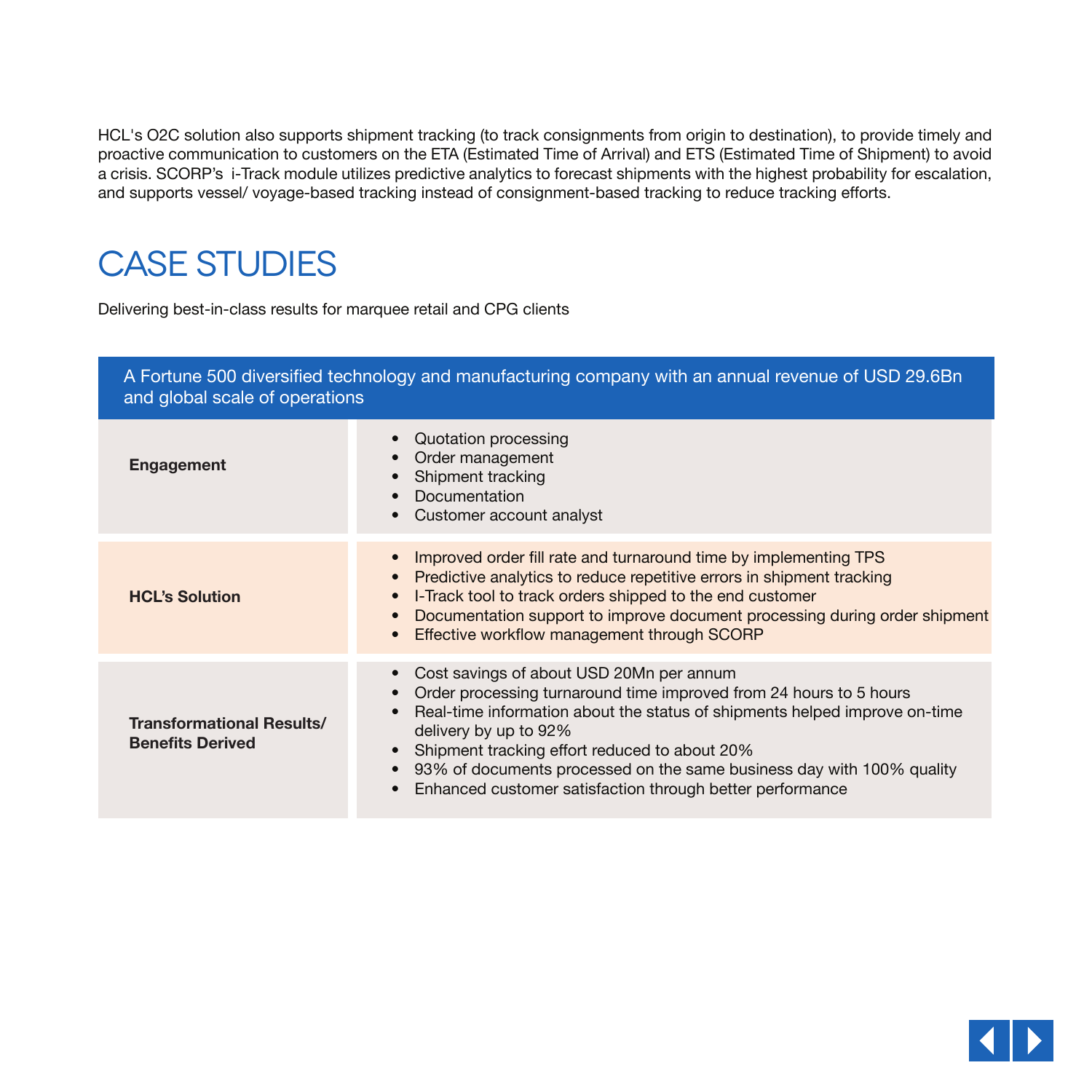## **Firms lack finance** and accounting efficiency

If the order management system is not working properly for an organization, it will lead to multiple day-to-day problems - customers will not get what they ordered, or they will get it too late, or get in the wrong quantity. Individually, these seem to be small issues, but collectively they add up to create chaos. These issues have the potential to cost the company millions and also damage customer relationships.

The order to cash process touches key performance areas such as sales order management, order fulfillment, billing, credit management, and cash collection. Managing this process ensures that orders get delivered on time and payments are collected quickly. Taking control of the entire order to cash process, can eliminate problems and save money, strengthen business, and ensure that the organization wins at the shelves.

HCL, with its business acumen and analytical ability in form of proprietary tools, is positioned to increase your working capital through driving efficiencies in your order to cash process. This allows businesses to invest in trade promotions and monitor the sales channel effectively.

### Customers Speak:

Common Challenges for Consumer Product Companies

- Higher ordering cost
- Higher order-to-receipt cycle time
- Delayed time-to-market
- Huge working capital blockage in AR/ Skewed inventory pattern
- Higher DSO (Day Sales Outstanding)
- Lack of visibility into customer orders
- Communication issues related to shipment causing demurrages and customer dissatisfaction

HCL recognizes that effective order to cash management is a function of both process and customer service. Our approach focuses equally on effectively driving projects and strengthening customer relationships. We can help your organization establish a single, central back-office team with just the right expertise covering every order to cash stage.